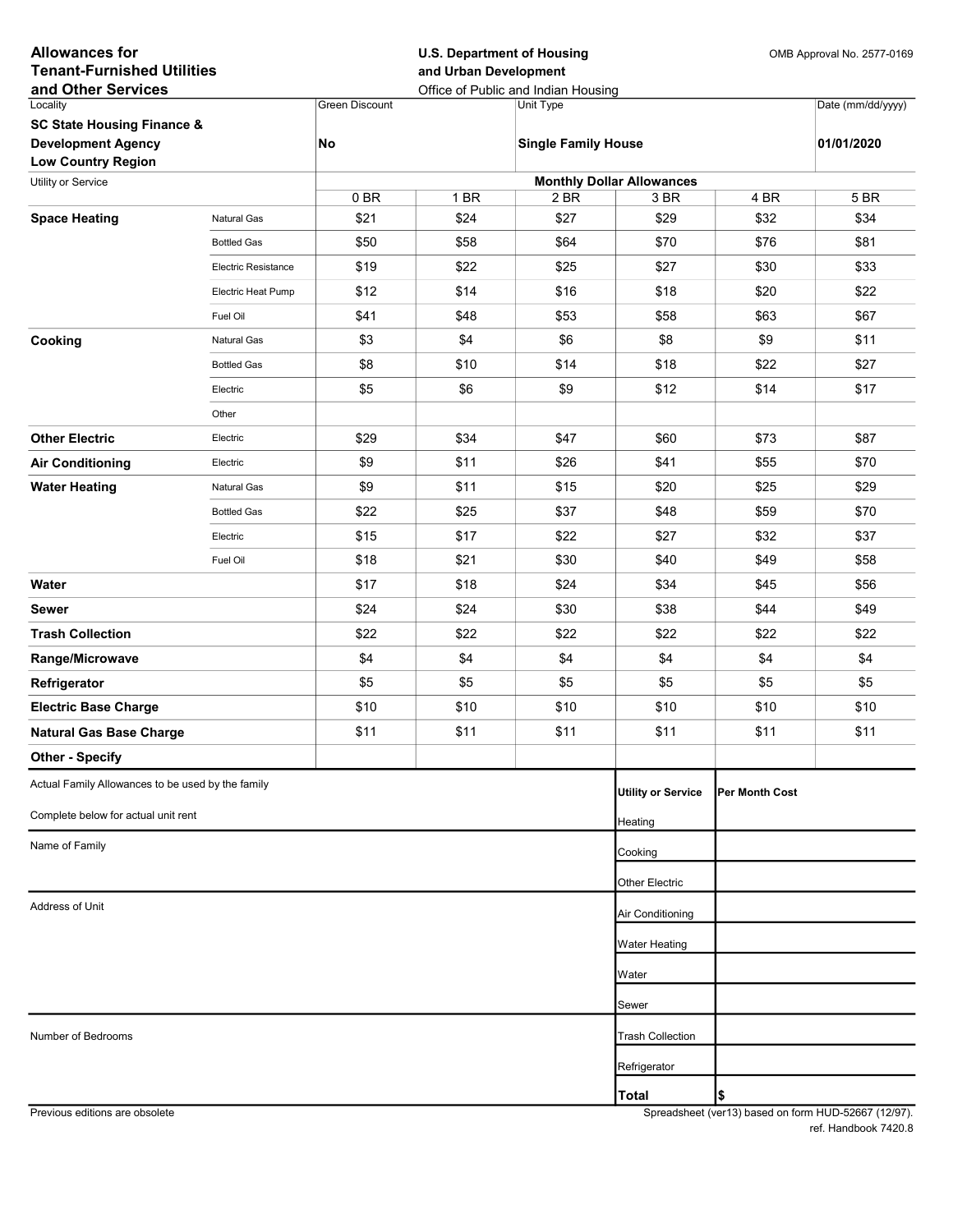| Locality<br>Date (mm/dd/yyyy)<br>Green Discount<br>Unit Type<br><b>SC State Housing Finance &amp;</b><br><b>Development Agency</b><br><b>ENERGY STAR</b><br><b>Single Family House</b><br>01/01/2020<br><b>Low Country Region</b><br><b>Monthly Dollar Allowances</b><br>Utility or Service<br>1 BR<br>4 BR<br>5 BR<br>0 BR<br>2 BR<br>3 BR<br>\$20<br>\$22<br>\$17<br>\$24<br>\$26<br>\$28<br><b>Space Heating</b><br><b>Natural Gas</b><br>\$41<br>\$48<br>\$53<br>\$57<br>\$62<br>\$67<br><b>Bottled Gas</b><br>\$16<br>\$19<br>\$21<br>\$23<br>\$25<br>\$27<br><b>Electric Resistance</b><br>\$12<br>\$10<br>\$14<br>\$15<br>\$16<br>\$18<br>Electric Heat Pump<br>\$34<br>\$40<br>\$43<br>\$51<br>\$55<br>\$47<br>Fuel Oil<br>\$3<br>\$3<br>\$5<br>\$6<br>\$8<br>\$9<br>Cooking<br>Natural Gas<br>\$7<br>\$8<br>\$11<br>\$15<br>\$18<br>\$22<br><b>Bottled Gas</b><br>\$4<br>\$5<br>\$7<br>\$9<br>\$12<br>\$14<br>Electric<br>Other<br>\$71<br><b>Other Electric</b><br>\$24<br>\$28<br>\$38<br>\$49<br>\$60<br>Electric<br>\$9<br>\$8<br>\$20<br>\$33<br>\$45<br>\$57<br><b>Air Conditioning</b><br>Electric<br>\$7<br>\$9<br>\$13<br>\$16<br>\$20<br>\$24<br><b>Water Heating</b><br><b>Natural Gas</b><br>\$18<br>\$21<br>\$30<br>\$39<br>\$49<br>\$58<br><b>Bottled Gas</b><br>\$12<br>\$14<br>\$18<br>\$22<br>\$26<br>\$30<br>Electric<br>\$15<br>\$17<br>\$25<br>\$32<br>\$40<br>\$48<br>Fuel Oil<br>\$17<br>\$18<br>\$24<br>\$34<br>\$56<br>Water<br>\$45<br>\$24<br>\$24<br>\$30<br>\$38<br>\$44<br>\$49<br><b>Sewer</b><br>\$22<br>\$22<br>\$22<br>\$22<br>\$22<br>\$22<br><b>Trash Collection</b><br>\$4<br>\$4<br>\$4<br>\$4<br>\$4<br>\$4<br>Range/Microwave<br>\$5<br>\$5<br>\$5<br>\$5<br>\$5<br>\$5<br>Refrigerator<br>\$10<br>\$10<br>\$10<br>\$10<br>\$10<br>\$10<br><b>Electric Base Charge</b><br>\$11<br>\$11<br>\$11<br>\$11<br>\$11<br>\$11<br><b>Natural Gas Base Charge</b><br><b>Other - Specify</b><br>Actual Family Allowances to be used by the family<br><b>Utility or Service</b><br>Per Month Cost<br>Complete below for actual unit rent<br>Heating<br>Name of Family<br>Cooking<br>Other Electric<br>Address of Unit<br>Air Conditioning<br><b>Water Heating</b><br>Water<br>Sewer<br>Number of Bedrooms<br><b>Trash Collection</b><br>Refrigerator<br> \$<br><b>Total</b> | <b>Allowances for</b><br><b>Tenant-Furnished Utilities</b><br>and Other Services |  |  | and Urban Development | <b>U.S. Department of Housing</b><br>Office of Public and Indian Housing | OMB Approval No. 2577-0169 |  |  |
|------------------------------------------------------------------------------------------------------------------------------------------------------------------------------------------------------------------------------------------------------------------------------------------------------------------------------------------------------------------------------------------------------------------------------------------------------------------------------------------------------------------------------------------------------------------------------------------------------------------------------------------------------------------------------------------------------------------------------------------------------------------------------------------------------------------------------------------------------------------------------------------------------------------------------------------------------------------------------------------------------------------------------------------------------------------------------------------------------------------------------------------------------------------------------------------------------------------------------------------------------------------------------------------------------------------------------------------------------------------------------------------------------------------------------------------------------------------------------------------------------------------------------------------------------------------------------------------------------------------------------------------------------------------------------------------------------------------------------------------------------------------------------------------------------------------------------------------------------------------------------------------------------------------------------------------------------------------------------------------------------------------------------------------------------------------------------------------------------------------------------------------------------------------------------------------------------------------------------------------------------------------------------------------------------------------|----------------------------------------------------------------------------------|--|--|-----------------------|--------------------------------------------------------------------------|----------------------------|--|--|
|                                                                                                                                                                                                                                                                                                                                                                                                                                                                                                                                                                                                                                                                                                                                                                                                                                                                                                                                                                                                                                                                                                                                                                                                                                                                                                                                                                                                                                                                                                                                                                                                                                                                                                                                                                                                                                                                                                                                                                                                                                                                                                                                                                                                                                                                                                                  |                                                                                  |  |  |                       |                                                                          |                            |  |  |
|                                                                                                                                                                                                                                                                                                                                                                                                                                                                                                                                                                                                                                                                                                                                                                                                                                                                                                                                                                                                                                                                                                                                                                                                                                                                                                                                                                                                                                                                                                                                                                                                                                                                                                                                                                                                                                                                                                                                                                                                                                                                                                                                                                                                                                                                                                                  |                                                                                  |  |  |                       |                                                                          |                            |  |  |
|                                                                                                                                                                                                                                                                                                                                                                                                                                                                                                                                                                                                                                                                                                                                                                                                                                                                                                                                                                                                                                                                                                                                                                                                                                                                                                                                                                                                                                                                                                                                                                                                                                                                                                                                                                                                                                                                                                                                                                                                                                                                                                                                                                                                                                                                                                                  |                                                                                  |  |  |                       |                                                                          |                            |  |  |
|                                                                                                                                                                                                                                                                                                                                                                                                                                                                                                                                                                                                                                                                                                                                                                                                                                                                                                                                                                                                                                                                                                                                                                                                                                                                                                                                                                                                                                                                                                                                                                                                                                                                                                                                                                                                                                                                                                                                                                                                                                                                                                                                                                                                                                                                                                                  |                                                                                  |  |  |                       |                                                                          |                            |  |  |
|                                                                                                                                                                                                                                                                                                                                                                                                                                                                                                                                                                                                                                                                                                                                                                                                                                                                                                                                                                                                                                                                                                                                                                                                                                                                                                                                                                                                                                                                                                                                                                                                                                                                                                                                                                                                                                                                                                                                                                                                                                                                                                                                                                                                                                                                                                                  |                                                                                  |  |  |                       |                                                                          |                            |  |  |
|                                                                                                                                                                                                                                                                                                                                                                                                                                                                                                                                                                                                                                                                                                                                                                                                                                                                                                                                                                                                                                                                                                                                                                                                                                                                                                                                                                                                                                                                                                                                                                                                                                                                                                                                                                                                                                                                                                                                                                                                                                                                                                                                                                                                                                                                                                                  |                                                                                  |  |  |                       |                                                                          |                            |  |  |
|                                                                                                                                                                                                                                                                                                                                                                                                                                                                                                                                                                                                                                                                                                                                                                                                                                                                                                                                                                                                                                                                                                                                                                                                                                                                                                                                                                                                                                                                                                                                                                                                                                                                                                                                                                                                                                                                                                                                                                                                                                                                                                                                                                                                                                                                                                                  |                                                                                  |  |  |                       |                                                                          |                            |  |  |
|                                                                                                                                                                                                                                                                                                                                                                                                                                                                                                                                                                                                                                                                                                                                                                                                                                                                                                                                                                                                                                                                                                                                                                                                                                                                                                                                                                                                                                                                                                                                                                                                                                                                                                                                                                                                                                                                                                                                                                                                                                                                                                                                                                                                                                                                                                                  |                                                                                  |  |  |                       |                                                                          |                            |  |  |
|                                                                                                                                                                                                                                                                                                                                                                                                                                                                                                                                                                                                                                                                                                                                                                                                                                                                                                                                                                                                                                                                                                                                                                                                                                                                                                                                                                                                                                                                                                                                                                                                                                                                                                                                                                                                                                                                                                                                                                                                                                                                                                                                                                                                                                                                                                                  |                                                                                  |  |  |                       |                                                                          |                            |  |  |
|                                                                                                                                                                                                                                                                                                                                                                                                                                                                                                                                                                                                                                                                                                                                                                                                                                                                                                                                                                                                                                                                                                                                                                                                                                                                                                                                                                                                                                                                                                                                                                                                                                                                                                                                                                                                                                                                                                                                                                                                                                                                                                                                                                                                                                                                                                                  |                                                                                  |  |  |                       |                                                                          |                            |  |  |
|                                                                                                                                                                                                                                                                                                                                                                                                                                                                                                                                                                                                                                                                                                                                                                                                                                                                                                                                                                                                                                                                                                                                                                                                                                                                                                                                                                                                                                                                                                                                                                                                                                                                                                                                                                                                                                                                                                                                                                                                                                                                                                                                                                                                                                                                                                                  |                                                                                  |  |  |                       |                                                                          |                            |  |  |
|                                                                                                                                                                                                                                                                                                                                                                                                                                                                                                                                                                                                                                                                                                                                                                                                                                                                                                                                                                                                                                                                                                                                                                                                                                                                                                                                                                                                                                                                                                                                                                                                                                                                                                                                                                                                                                                                                                                                                                                                                                                                                                                                                                                                                                                                                                                  |                                                                                  |  |  |                       |                                                                          |                            |  |  |
|                                                                                                                                                                                                                                                                                                                                                                                                                                                                                                                                                                                                                                                                                                                                                                                                                                                                                                                                                                                                                                                                                                                                                                                                                                                                                                                                                                                                                                                                                                                                                                                                                                                                                                                                                                                                                                                                                                                                                                                                                                                                                                                                                                                                                                                                                                                  |                                                                                  |  |  |                       |                                                                          |                            |  |  |
|                                                                                                                                                                                                                                                                                                                                                                                                                                                                                                                                                                                                                                                                                                                                                                                                                                                                                                                                                                                                                                                                                                                                                                                                                                                                                                                                                                                                                                                                                                                                                                                                                                                                                                                                                                                                                                                                                                                                                                                                                                                                                                                                                                                                                                                                                                                  |                                                                                  |  |  |                       |                                                                          |                            |  |  |
|                                                                                                                                                                                                                                                                                                                                                                                                                                                                                                                                                                                                                                                                                                                                                                                                                                                                                                                                                                                                                                                                                                                                                                                                                                                                                                                                                                                                                                                                                                                                                                                                                                                                                                                                                                                                                                                                                                                                                                                                                                                                                                                                                                                                                                                                                                                  |                                                                                  |  |  |                       |                                                                          |                            |  |  |
|                                                                                                                                                                                                                                                                                                                                                                                                                                                                                                                                                                                                                                                                                                                                                                                                                                                                                                                                                                                                                                                                                                                                                                                                                                                                                                                                                                                                                                                                                                                                                                                                                                                                                                                                                                                                                                                                                                                                                                                                                                                                                                                                                                                                                                                                                                                  |                                                                                  |  |  |                       |                                                                          |                            |  |  |
|                                                                                                                                                                                                                                                                                                                                                                                                                                                                                                                                                                                                                                                                                                                                                                                                                                                                                                                                                                                                                                                                                                                                                                                                                                                                                                                                                                                                                                                                                                                                                                                                                                                                                                                                                                                                                                                                                                                                                                                                                                                                                                                                                                                                                                                                                                                  |                                                                                  |  |  |                       |                                                                          |                            |  |  |
|                                                                                                                                                                                                                                                                                                                                                                                                                                                                                                                                                                                                                                                                                                                                                                                                                                                                                                                                                                                                                                                                                                                                                                                                                                                                                                                                                                                                                                                                                                                                                                                                                                                                                                                                                                                                                                                                                                                                                                                                                                                                                                                                                                                                                                                                                                                  |                                                                                  |  |  |                       |                                                                          |                            |  |  |
|                                                                                                                                                                                                                                                                                                                                                                                                                                                                                                                                                                                                                                                                                                                                                                                                                                                                                                                                                                                                                                                                                                                                                                                                                                                                                                                                                                                                                                                                                                                                                                                                                                                                                                                                                                                                                                                                                                                                                                                                                                                                                                                                                                                                                                                                                                                  |                                                                                  |  |  |                       |                                                                          |                            |  |  |
|                                                                                                                                                                                                                                                                                                                                                                                                                                                                                                                                                                                                                                                                                                                                                                                                                                                                                                                                                                                                                                                                                                                                                                                                                                                                                                                                                                                                                                                                                                                                                                                                                                                                                                                                                                                                                                                                                                                                                                                                                                                                                                                                                                                                                                                                                                                  |                                                                                  |  |  |                       |                                                                          |                            |  |  |
|                                                                                                                                                                                                                                                                                                                                                                                                                                                                                                                                                                                                                                                                                                                                                                                                                                                                                                                                                                                                                                                                                                                                                                                                                                                                                                                                                                                                                                                                                                                                                                                                                                                                                                                                                                                                                                                                                                                                                                                                                                                                                                                                                                                                                                                                                                                  |                                                                                  |  |  |                       |                                                                          |                            |  |  |
|                                                                                                                                                                                                                                                                                                                                                                                                                                                                                                                                                                                                                                                                                                                                                                                                                                                                                                                                                                                                                                                                                                                                                                                                                                                                                                                                                                                                                                                                                                                                                                                                                                                                                                                                                                                                                                                                                                                                                                                                                                                                                                                                                                                                                                                                                                                  |                                                                                  |  |  |                       |                                                                          |                            |  |  |
|                                                                                                                                                                                                                                                                                                                                                                                                                                                                                                                                                                                                                                                                                                                                                                                                                                                                                                                                                                                                                                                                                                                                                                                                                                                                                                                                                                                                                                                                                                                                                                                                                                                                                                                                                                                                                                                                                                                                                                                                                                                                                                                                                                                                                                                                                                                  |                                                                                  |  |  |                       |                                                                          |                            |  |  |
|                                                                                                                                                                                                                                                                                                                                                                                                                                                                                                                                                                                                                                                                                                                                                                                                                                                                                                                                                                                                                                                                                                                                                                                                                                                                                                                                                                                                                                                                                                                                                                                                                                                                                                                                                                                                                                                                                                                                                                                                                                                                                                                                                                                                                                                                                                                  |                                                                                  |  |  |                       |                                                                          |                            |  |  |
|                                                                                                                                                                                                                                                                                                                                                                                                                                                                                                                                                                                                                                                                                                                                                                                                                                                                                                                                                                                                                                                                                                                                                                                                                                                                                                                                                                                                                                                                                                                                                                                                                                                                                                                                                                                                                                                                                                                                                                                                                                                                                                                                                                                                                                                                                                                  |                                                                                  |  |  |                       |                                                                          |                            |  |  |
|                                                                                                                                                                                                                                                                                                                                                                                                                                                                                                                                                                                                                                                                                                                                                                                                                                                                                                                                                                                                                                                                                                                                                                                                                                                                                                                                                                                                                                                                                                                                                                                                                                                                                                                                                                                                                                                                                                                                                                                                                                                                                                                                                                                                                                                                                                                  |                                                                                  |  |  |                       |                                                                          |                            |  |  |
|                                                                                                                                                                                                                                                                                                                                                                                                                                                                                                                                                                                                                                                                                                                                                                                                                                                                                                                                                                                                                                                                                                                                                                                                                                                                                                                                                                                                                                                                                                                                                                                                                                                                                                                                                                                                                                                                                                                                                                                                                                                                                                                                                                                                                                                                                                                  |                                                                                  |  |  |                       |                                                                          |                            |  |  |
|                                                                                                                                                                                                                                                                                                                                                                                                                                                                                                                                                                                                                                                                                                                                                                                                                                                                                                                                                                                                                                                                                                                                                                                                                                                                                                                                                                                                                                                                                                                                                                                                                                                                                                                                                                                                                                                                                                                                                                                                                                                                                                                                                                                                                                                                                                                  |                                                                                  |  |  |                       |                                                                          |                            |  |  |
|                                                                                                                                                                                                                                                                                                                                                                                                                                                                                                                                                                                                                                                                                                                                                                                                                                                                                                                                                                                                                                                                                                                                                                                                                                                                                                                                                                                                                                                                                                                                                                                                                                                                                                                                                                                                                                                                                                                                                                                                                                                                                                                                                                                                                                                                                                                  |                                                                                  |  |  |                       |                                                                          |                            |  |  |
|                                                                                                                                                                                                                                                                                                                                                                                                                                                                                                                                                                                                                                                                                                                                                                                                                                                                                                                                                                                                                                                                                                                                                                                                                                                                                                                                                                                                                                                                                                                                                                                                                                                                                                                                                                                                                                                                                                                                                                                                                                                                                                                                                                                                                                                                                                                  |                                                                                  |  |  |                       |                                                                          |                            |  |  |
|                                                                                                                                                                                                                                                                                                                                                                                                                                                                                                                                                                                                                                                                                                                                                                                                                                                                                                                                                                                                                                                                                                                                                                                                                                                                                                                                                                                                                                                                                                                                                                                                                                                                                                                                                                                                                                                                                                                                                                                                                                                                                                                                                                                                                                                                                                                  |                                                                                  |  |  |                       |                                                                          |                            |  |  |
|                                                                                                                                                                                                                                                                                                                                                                                                                                                                                                                                                                                                                                                                                                                                                                                                                                                                                                                                                                                                                                                                                                                                                                                                                                                                                                                                                                                                                                                                                                                                                                                                                                                                                                                                                                                                                                                                                                                                                                                                                                                                                                                                                                                                                                                                                                                  |                                                                                  |  |  |                       |                                                                          |                            |  |  |
|                                                                                                                                                                                                                                                                                                                                                                                                                                                                                                                                                                                                                                                                                                                                                                                                                                                                                                                                                                                                                                                                                                                                                                                                                                                                                                                                                                                                                                                                                                                                                                                                                                                                                                                                                                                                                                                                                                                                                                                                                                                                                                                                                                                                                                                                                                                  |                                                                                  |  |  |                       |                                                                          |                            |  |  |
|                                                                                                                                                                                                                                                                                                                                                                                                                                                                                                                                                                                                                                                                                                                                                                                                                                                                                                                                                                                                                                                                                                                                                                                                                                                                                                                                                                                                                                                                                                                                                                                                                                                                                                                                                                                                                                                                                                                                                                                                                                                                                                                                                                                                                                                                                                                  |                                                                                  |  |  |                       |                                                                          |                            |  |  |
|                                                                                                                                                                                                                                                                                                                                                                                                                                                                                                                                                                                                                                                                                                                                                                                                                                                                                                                                                                                                                                                                                                                                                                                                                                                                                                                                                                                                                                                                                                                                                                                                                                                                                                                                                                                                                                                                                                                                                                                                                                                                                                                                                                                                                                                                                                                  |                                                                                  |  |  |                       |                                                                          |                            |  |  |
|                                                                                                                                                                                                                                                                                                                                                                                                                                                                                                                                                                                                                                                                                                                                                                                                                                                                                                                                                                                                                                                                                                                                                                                                                                                                                                                                                                                                                                                                                                                                                                                                                                                                                                                                                                                                                                                                                                                                                                                                                                                                                                                                                                                                                                                                                                                  |                                                                                  |  |  |                       |                                                                          |                            |  |  |
|                                                                                                                                                                                                                                                                                                                                                                                                                                                                                                                                                                                                                                                                                                                                                                                                                                                                                                                                                                                                                                                                                                                                                                                                                                                                                                                                                                                                                                                                                                                                                                                                                                                                                                                                                                                                                                                                                                                                                                                                                                                                                                                                                                                                                                                                                                                  |                                                                                  |  |  |                       |                                                                          |                            |  |  |
|                                                                                                                                                                                                                                                                                                                                                                                                                                                                                                                                                                                                                                                                                                                                                                                                                                                                                                                                                                                                                                                                                                                                                                                                                                                                                                                                                                                                                                                                                                                                                                                                                                                                                                                                                                                                                                                                                                                                                                                                                                                                                                                                                                                                                                                                                                                  |                                                                                  |  |  |                       |                                                                          |                            |  |  |
|                                                                                                                                                                                                                                                                                                                                                                                                                                                                                                                                                                                                                                                                                                                                                                                                                                                                                                                                                                                                                                                                                                                                                                                                                                                                                                                                                                                                                                                                                                                                                                                                                                                                                                                                                                                                                                                                                                                                                                                                                                                                                                                                                                                                                                                                                                                  |                                                                                  |  |  |                       |                                                                          |                            |  |  |
|                                                                                                                                                                                                                                                                                                                                                                                                                                                                                                                                                                                                                                                                                                                                                                                                                                                                                                                                                                                                                                                                                                                                                                                                                                                                                                                                                                                                                                                                                                                                                                                                                                                                                                                                                                                                                                                                                                                                                                                                                                                                                                                                                                                                                                                                                                                  |                                                                                  |  |  |                       |                                                                          |                            |  |  |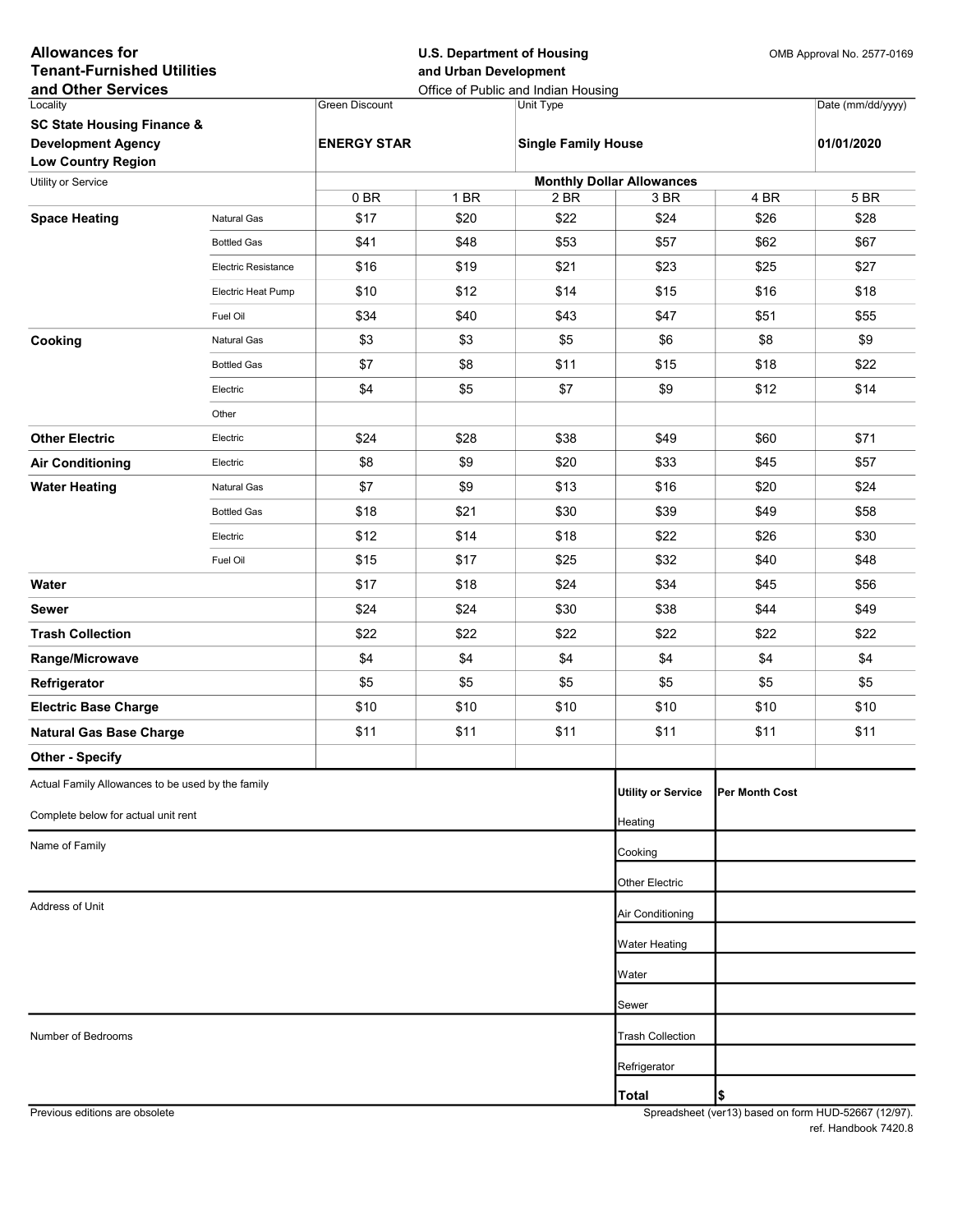| and Other Services<br>Office of Public and Indian Housing<br><b>Green Discount</b><br>Date (mm/dd/yyyy)<br>Locality<br>Unit Type<br><b>SC State Housing Finance &amp;</b><br><b>Development Agency</b><br>No<br>Lowrise Apartment (2 - 4 units)<br>01/01/2020<br><b>Low Country Region</b><br><b>Monthly Dollar Allowances</b><br>Utility or Service<br>1 BR<br>5 BR<br>0 BR<br>2 BR<br>3 BR<br>4 BR<br>\$23<br>\$25<br>\$20<br>\$26<br>\$27<br>\$29<br><b>Space Heating</b><br>Natural Gas<br>\$47<br>\$56<br>\$59<br>\$62<br>\$65<br>\$68<br><b>Bottled Gas</b><br>\$14<br>\$17<br>\$20<br>\$23<br>\$29<br><b>Electric Resistance</b><br>\$25<br>\$11<br>\$13<br>\$15<br>\$16<br>\$18<br>\$20<br>Electric Heat Pump<br>\$39<br>\$46<br>\$49<br>\$51<br>\$54<br>\$57<br>Fuel Oil<br>\$4<br>\$3<br>Cooking<br>\$6<br>\$8<br>\$9<br>\$11<br>Natural Gas<br>\$8<br>\$14<br>\$18<br>\$10<br>\$22<br>\$27<br><b>Bottled Gas</b><br>\$6<br>\$5<br>\$9<br>\$12<br>\$14<br>\$17<br>Electric<br>Other<br><b>Other Electric</b><br>\$24<br>\$28<br>\$39<br>\$50<br>\$72<br>Electric<br>\$61<br>\$13<br>\$15<br>\$22<br>\$29<br>\$36<br>\$43<br><b>Air Conditioning</b><br>Electric<br>\$9<br>\$11<br>\$15<br>\$20<br>\$25<br>\$29<br><b>Water Heating</b><br>Natural Gas<br>\$22<br>\$25<br>\$37<br>\$48<br>\$59<br>\$70<br><b>Bottled Gas</b><br>\$17<br>\$22<br>\$32<br>Electric<br>\$15<br>\$27<br>\$36<br>Fuel Oil<br>\$18<br>\$21<br>\$30<br>\$40<br>\$49<br>\$58<br>\$18<br>\$24<br>\$34<br>\$56<br>Water<br>\$17<br>\$45<br>\$24<br>\$24<br>\$30<br>\$38<br>\$44<br>\$49<br><b>Sewer</b><br>\$22<br>\$22<br>\$22<br>\$22<br>\$22<br>\$22<br><b>Trash Collection</b><br>\$4<br>\$4<br>\$4<br>\$4<br>\$4<br>\$4<br>Range/Microwave<br>\$5<br>\$5<br>\$5<br>\$5<br>\$5<br>\$5<br>Refrigerator<br>\$10<br>\$10<br>\$10<br>\$10<br>\$10<br>\$10<br><b>Electric Base Charge</b><br>\$11<br>\$11<br>\$11<br>\$11<br>\$11<br>\$11<br><b>Natural Gas Base Charge</b><br><b>Other - Specify</b><br>Actual Family Allowances to be used by the family<br><b>Utility or Service</b><br>Per Month Cost<br>Complete below for actual unit rent<br>Heating<br>Name of Family<br>Cooking<br>Other Electric<br>Address of Unit<br>Air Conditioning<br>Water Heating<br>Water<br>Sewer<br>Number of Bedrooms<br><b>Trash Collection</b><br>Refrigerator<br> \$<br><b>Total</b> | <b>Allowances for</b><br><b>Tenant-Furnished Utilities</b> |  | <b>U.S. Department of Housing</b><br>and Urban Development |  |  |  | OMB Approval No. 2577-0169 |  |
|------------------------------------------------------------------------------------------------------------------------------------------------------------------------------------------------------------------------------------------------------------------------------------------------------------------------------------------------------------------------------------------------------------------------------------------------------------------------------------------------------------------------------------------------------------------------------------------------------------------------------------------------------------------------------------------------------------------------------------------------------------------------------------------------------------------------------------------------------------------------------------------------------------------------------------------------------------------------------------------------------------------------------------------------------------------------------------------------------------------------------------------------------------------------------------------------------------------------------------------------------------------------------------------------------------------------------------------------------------------------------------------------------------------------------------------------------------------------------------------------------------------------------------------------------------------------------------------------------------------------------------------------------------------------------------------------------------------------------------------------------------------------------------------------------------------------------------------------------------------------------------------------------------------------------------------------------------------------------------------------------------------------------------------------------------------------------------------------------------------------------------------------------------------------------------------------------------------------------------------------------------------------------------------------------------------------------------------------------------|------------------------------------------------------------|--|------------------------------------------------------------|--|--|--|----------------------------|--|
|                                                                                                                                                                                                                                                                                                                                                                                                                                                                                                                                                                                                                                                                                                                                                                                                                                                                                                                                                                                                                                                                                                                                                                                                                                                                                                                                                                                                                                                                                                                                                                                                                                                                                                                                                                                                                                                                                                                                                                                                                                                                                                                                                                                                                                                                                                                                                            |                                                            |  |                                                            |  |  |  |                            |  |
|                                                                                                                                                                                                                                                                                                                                                                                                                                                                                                                                                                                                                                                                                                                                                                                                                                                                                                                                                                                                                                                                                                                                                                                                                                                                                                                                                                                                                                                                                                                                                                                                                                                                                                                                                                                                                                                                                                                                                                                                                                                                                                                                                                                                                                                                                                                                                            |                                                            |  |                                                            |  |  |  |                            |  |
|                                                                                                                                                                                                                                                                                                                                                                                                                                                                                                                                                                                                                                                                                                                                                                                                                                                                                                                                                                                                                                                                                                                                                                                                                                                                                                                                                                                                                                                                                                                                                                                                                                                                                                                                                                                                                                                                                                                                                                                                                                                                                                                                                                                                                                                                                                                                                            |                                                            |  |                                                            |  |  |  |                            |  |
|                                                                                                                                                                                                                                                                                                                                                                                                                                                                                                                                                                                                                                                                                                                                                                                                                                                                                                                                                                                                                                                                                                                                                                                                                                                                                                                                                                                                                                                                                                                                                                                                                                                                                                                                                                                                                                                                                                                                                                                                                                                                                                                                                                                                                                                                                                                                                            |                                                            |  |                                                            |  |  |  |                            |  |
|                                                                                                                                                                                                                                                                                                                                                                                                                                                                                                                                                                                                                                                                                                                                                                                                                                                                                                                                                                                                                                                                                                                                                                                                                                                                                                                                                                                                                                                                                                                                                                                                                                                                                                                                                                                                                                                                                                                                                                                                                                                                                                                                                                                                                                                                                                                                                            |                                                            |  |                                                            |  |  |  |                            |  |
|                                                                                                                                                                                                                                                                                                                                                                                                                                                                                                                                                                                                                                                                                                                                                                                                                                                                                                                                                                                                                                                                                                                                                                                                                                                                                                                                                                                                                                                                                                                                                                                                                                                                                                                                                                                                                                                                                                                                                                                                                                                                                                                                                                                                                                                                                                                                                            |                                                            |  |                                                            |  |  |  |                            |  |
|                                                                                                                                                                                                                                                                                                                                                                                                                                                                                                                                                                                                                                                                                                                                                                                                                                                                                                                                                                                                                                                                                                                                                                                                                                                                                                                                                                                                                                                                                                                                                                                                                                                                                                                                                                                                                                                                                                                                                                                                                                                                                                                                                                                                                                                                                                                                                            |                                                            |  |                                                            |  |  |  |                            |  |
|                                                                                                                                                                                                                                                                                                                                                                                                                                                                                                                                                                                                                                                                                                                                                                                                                                                                                                                                                                                                                                                                                                                                                                                                                                                                                                                                                                                                                                                                                                                                                                                                                                                                                                                                                                                                                                                                                                                                                                                                                                                                                                                                                                                                                                                                                                                                                            |                                                            |  |                                                            |  |  |  |                            |  |
|                                                                                                                                                                                                                                                                                                                                                                                                                                                                                                                                                                                                                                                                                                                                                                                                                                                                                                                                                                                                                                                                                                                                                                                                                                                                                                                                                                                                                                                                                                                                                                                                                                                                                                                                                                                                                                                                                                                                                                                                                                                                                                                                                                                                                                                                                                                                                            |                                                            |  |                                                            |  |  |  |                            |  |
|                                                                                                                                                                                                                                                                                                                                                                                                                                                                                                                                                                                                                                                                                                                                                                                                                                                                                                                                                                                                                                                                                                                                                                                                                                                                                                                                                                                                                                                                                                                                                                                                                                                                                                                                                                                                                                                                                                                                                                                                                                                                                                                                                                                                                                                                                                                                                            |                                                            |  |                                                            |  |  |  |                            |  |
|                                                                                                                                                                                                                                                                                                                                                                                                                                                                                                                                                                                                                                                                                                                                                                                                                                                                                                                                                                                                                                                                                                                                                                                                                                                                                                                                                                                                                                                                                                                                                                                                                                                                                                                                                                                                                                                                                                                                                                                                                                                                                                                                                                                                                                                                                                                                                            |                                                            |  |                                                            |  |  |  |                            |  |
|                                                                                                                                                                                                                                                                                                                                                                                                                                                                                                                                                                                                                                                                                                                                                                                                                                                                                                                                                                                                                                                                                                                                                                                                                                                                                                                                                                                                                                                                                                                                                                                                                                                                                                                                                                                                                                                                                                                                                                                                                                                                                                                                                                                                                                                                                                                                                            |                                                            |  |                                                            |  |  |  |                            |  |
|                                                                                                                                                                                                                                                                                                                                                                                                                                                                                                                                                                                                                                                                                                                                                                                                                                                                                                                                                                                                                                                                                                                                                                                                                                                                                                                                                                                                                                                                                                                                                                                                                                                                                                                                                                                                                                                                                                                                                                                                                                                                                                                                                                                                                                                                                                                                                            |                                                            |  |                                                            |  |  |  |                            |  |
|                                                                                                                                                                                                                                                                                                                                                                                                                                                                                                                                                                                                                                                                                                                                                                                                                                                                                                                                                                                                                                                                                                                                                                                                                                                                                                                                                                                                                                                                                                                                                                                                                                                                                                                                                                                                                                                                                                                                                                                                                                                                                                                                                                                                                                                                                                                                                            |                                                            |  |                                                            |  |  |  |                            |  |
|                                                                                                                                                                                                                                                                                                                                                                                                                                                                                                                                                                                                                                                                                                                                                                                                                                                                                                                                                                                                                                                                                                                                                                                                                                                                                                                                                                                                                                                                                                                                                                                                                                                                                                                                                                                                                                                                                                                                                                                                                                                                                                                                                                                                                                                                                                                                                            |                                                            |  |                                                            |  |  |  |                            |  |
|                                                                                                                                                                                                                                                                                                                                                                                                                                                                                                                                                                                                                                                                                                                                                                                                                                                                                                                                                                                                                                                                                                                                                                                                                                                                                                                                                                                                                                                                                                                                                                                                                                                                                                                                                                                                                                                                                                                                                                                                                                                                                                                                                                                                                                                                                                                                                            |                                                            |  |                                                            |  |  |  |                            |  |
|                                                                                                                                                                                                                                                                                                                                                                                                                                                                                                                                                                                                                                                                                                                                                                                                                                                                                                                                                                                                                                                                                                                                                                                                                                                                                                                                                                                                                                                                                                                                                                                                                                                                                                                                                                                                                                                                                                                                                                                                                                                                                                                                                                                                                                                                                                                                                            |                                                            |  |                                                            |  |  |  |                            |  |
|                                                                                                                                                                                                                                                                                                                                                                                                                                                                                                                                                                                                                                                                                                                                                                                                                                                                                                                                                                                                                                                                                                                                                                                                                                                                                                                                                                                                                                                                                                                                                                                                                                                                                                                                                                                                                                                                                                                                                                                                                                                                                                                                                                                                                                                                                                                                                            |                                                            |  |                                                            |  |  |  |                            |  |
|                                                                                                                                                                                                                                                                                                                                                                                                                                                                                                                                                                                                                                                                                                                                                                                                                                                                                                                                                                                                                                                                                                                                                                                                                                                                                                                                                                                                                                                                                                                                                                                                                                                                                                                                                                                                                                                                                                                                                                                                                                                                                                                                                                                                                                                                                                                                                            |                                                            |  |                                                            |  |  |  |                            |  |
|                                                                                                                                                                                                                                                                                                                                                                                                                                                                                                                                                                                                                                                                                                                                                                                                                                                                                                                                                                                                                                                                                                                                                                                                                                                                                                                                                                                                                                                                                                                                                                                                                                                                                                                                                                                                                                                                                                                                                                                                                                                                                                                                                                                                                                                                                                                                                            |                                                            |  |                                                            |  |  |  |                            |  |
|                                                                                                                                                                                                                                                                                                                                                                                                                                                                                                                                                                                                                                                                                                                                                                                                                                                                                                                                                                                                                                                                                                                                                                                                                                                                                                                                                                                                                                                                                                                                                                                                                                                                                                                                                                                                                                                                                                                                                                                                                                                                                                                                                                                                                                                                                                                                                            |                                                            |  |                                                            |  |  |  |                            |  |
|                                                                                                                                                                                                                                                                                                                                                                                                                                                                                                                                                                                                                                                                                                                                                                                                                                                                                                                                                                                                                                                                                                                                                                                                                                                                                                                                                                                                                                                                                                                                                                                                                                                                                                                                                                                                                                                                                                                                                                                                                                                                                                                                                                                                                                                                                                                                                            |                                                            |  |                                                            |  |  |  |                            |  |
|                                                                                                                                                                                                                                                                                                                                                                                                                                                                                                                                                                                                                                                                                                                                                                                                                                                                                                                                                                                                                                                                                                                                                                                                                                                                                                                                                                                                                                                                                                                                                                                                                                                                                                                                                                                                                                                                                                                                                                                                                                                                                                                                                                                                                                                                                                                                                            |                                                            |  |                                                            |  |  |  |                            |  |
|                                                                                                                                                                                                                                                                                                                                                                                                                                                                                                                                                                                                                                                                                                                                                                                                                                                                                                                                                                                                                                                                                                                                                                                                                                                                                                                                                                                                                                                                                                                                                                                                                                                                                                                                                                                                                                                                                                                                                                                                                                                                                                                                                                                                                                                                                                                                                            |                                                            |  |                                                            |  |  |  |                            |  |
|                                                                                                                                                                                                                                                                                                                                                                                                                                                                                                                                                                                                                                                                                                                                                                                                                                                                                                                                                                                                                                                                                                                                                                                                                                                                                                                                                                                                                                                                                                                                                                                                                                                                                                                                                                                                                                                                                                                                                                                                                                                                                                                                                                                                                                                                                                                                                            |                                                            |  |                                                            |  |  |  |                            |  |
|                                                                                                                                                                                                                                                                                                                                                                                                                                                                                                                                                                                                                                                                                                                                                                                                                                                                                                                                                                                                                                                                                                                                                                                                                                                                                                                                                                                                                                                                                                                                                                                                                                                                                                                                                                                                                                                                                                                                                                                                                                                                                                                                                                                                                                                                                                                                                            |                                                            |  |                                                            |  |  |  |                            |  |
|                                                                                                                                                                                                                                                                                                                                                                                                                                                                                                                                                                                                                                                                                                                                                                                                                                                                                                                                                                                                                                                                                                                                                                                                                                                                                                                                                                                                                                                                                                                                                                                                                                                                                                                                                                                                                                                                                                                                                                                                                                                                                                                                                                                                                                                                                                                                                            |                                                            |  |                                                            |  |  |  |                            |  |
|                                                                                                                                                                                                                                                                                                                                                                                                                                                                                                                                                                                                                                                                                                                                                                                                                                                                                                                                                                                                                                                                                                                                                                                                                                                                                                                                                                                                                                                                                                                                                                                                                                                                                                                                                                                                                                                                                                                                                                                                                                                                                                                                                                                                                                                                                                                                                            |                                                            |  |                                                            |  |  |  |                            |  |
|                                                                                                                                                                                                                                                                                                                                                                                                                                                                                                                                                                                                                                                                                                                                                                                                                                                                                                                                                                                                                                                                                                                                                                                                                                                                                                                                                                                                                                                                                                                                                                                                                                                                                                                                                                                                                                                                                                                                                                                                                                                                                                                                                                                                                                                                                                                                                            |                                                            |  |                                                            |  |  |  |                            |  |
|                                                                                                                                                                                                                                                                                                                                                                                                                                                                                                                                                                                                                                                                                                                                                                                                                                                                                                                                                                                                                                                                                                                                                                                                                                                                                                                                                                                                                                                                                                                                                                                                                                                                                                                                                                                                                                                                                                                                                                                                                                                                                                                                                                                                                                                                                                                                                            |                                                            |  |                                                            |  |  |  |                            |  |
|                                                                                                                                                                                                                                                                                                                                                                                                                                                                                                                                                                                                                                                                                                                                                                                                                                                                                                                                                                                                                                                                                                                                                                                                                                                                                                                                                                                                                                                                                                                                                                                                                                                                                                                                                                                                                                                                                                                                                                                                                                                                                                                                                                                                                                                                                                                                                            |                                                            |  |                                                            |  |  |  |                            |  |
|                                                                                                                                                                                                                                                                                                                                                                                                                                                                                                                                                                                                                                                                                                                                                                                                                                                                                                                                                                                                                                                                                                                                                                                                                                                                                                                                                                                                                                                                                                                                                                                                                                                                                                                                                                                                                                                                                                                                                                                                                                                                                                                                                                                                                                                                                                                                                            |                                                            |  |                                                            |  |  |  |                            |  |
|                                                                                                                                                                                                                                                                                                                                                                                                                                                                                                                                                                                                                                                                                                                                                                                                                                                                                                                                                                                                                                                                                                                                                                                                                                                                                                                                                                                                                                                                                                                                                                                                                                                                                                                                                                                                                                                                                                                                                                                                                                                                                                                                                                                                                                                                                                                                                            |                                                            |  |                                                            |  |  |  |                            |  |
|                                                                                                                                                                                                                                                                                                                                                                                                                                                                                                                                                                                                                                                                                                                                                                                                                                                                                                                                                                                                                                                                                                                                                                                                                                                                                                                                                                                                                                                                                                                                                                                                                                                                                                                                                                                                                                                                                                                                                                                                                                                                                                                                                                                                                                                                                                                                                            |                                                            |  |                                                            |  |  |  |                            |  |
|                                                                                                                                                                                                                                                                                                                                                                                                                                                                                                                                                                                                                                                                                                                                                                                                                                                                                                                                                                                                                                                                                                                                                                                                                                                                                                                                                                                                                                                                                                                                                                                                                                                                                                                                                                                                                                                                                                                                                                                                                                                                                                                                                                                                                                                                                                                                                            |                                                            |  |                                                            |  |  |  |                            |  |
|                                                                                                                                                                                                                                                                                                                                                                                                                                                                                                                                                                                                                                                                                                                                                                                                                                                                                                                                                                                                                                                                                                                                                                                                                                                                                                                                                                                                                                                                                                                                                                                                                                                                                                                                                                                                                                                                                                                                                                                                                                                                                                                                                                                                                                                                                                                                                            |                                                            |  |                                                            |  |  |  |                            |  |
|                                                                                                                                                                                                                                                                                                                                                                                                                                                                                                                                                                                                                                                                                                                                                                                                                                                                                                                                                                                                                                                                                                                                                                                                                                                                                                                                                                                                                                                                                                                                                                                                                                                                                                                                                                                                                                                                                                                                                                                                                                                                                                                                                                                                                                                                                                                                                            |                                                            |  |                                                            |  |  |  |                            |  |
|                                                                                                                                                                                                                                                                                                                                                                                                                                                                                                                                                                                                                                                                                                                                                                                                                                                                                                                                                                                                                                                                                                                                                                                                                                                                                                                                                                                                                                                                                                                                                                                                                                                                                                                                                                                                                                                                                                                                                                                                                                                                                                                                                                                                                                                                                                                                                            |                                                            |  |                                                            |  |  |  |                            |  |
|                                                                                                                                                                                                                                                                                                                                                                                                                                                                                                                                                                                                                                                                                                                                                                                                                                                                                                                                                                                                                                                                                                                                                                                                                                                                                                                                                                                                                                                                                                                                                                                                                                                                                                                                                                                                                                                                                                                                                                                                                                                                                                                                                                                                                                                                                                                                                            |                                                            |  |                                                            |  |  |  |                            |  |
|                                                                                                                                                                                                                                                                                                                                                                                                                                                                                                                                                                                                                                                                                                                                                                                                                                                                                                                                                                                                                                                                                                                                                                                                                                                                                                                                                                                                                                                                                                                                                                                                                                                                                                                                                                                                                                                                                                                                                                                                                                                                                                                                                                                                                                                                                                                                                            |                                                            |  |                                                            |  |  |  |                            |  |
|                                                                                                                                                                                                                                                                                                                                                                                                                                                                                                                                                                                                                                                                                                                                                                                                                                                                                                                                                                                                                                                                                                                                                                                                                                                                                                                                                                                                                                                                                                                                                                                                                                                                                                                                                                                                                                                                                                                                                                                                                                                                                                                                                                                                                                                                                                                                                            |                                                            |  |                                                            |  |  |  |                            |  |

Previous editions are obsolete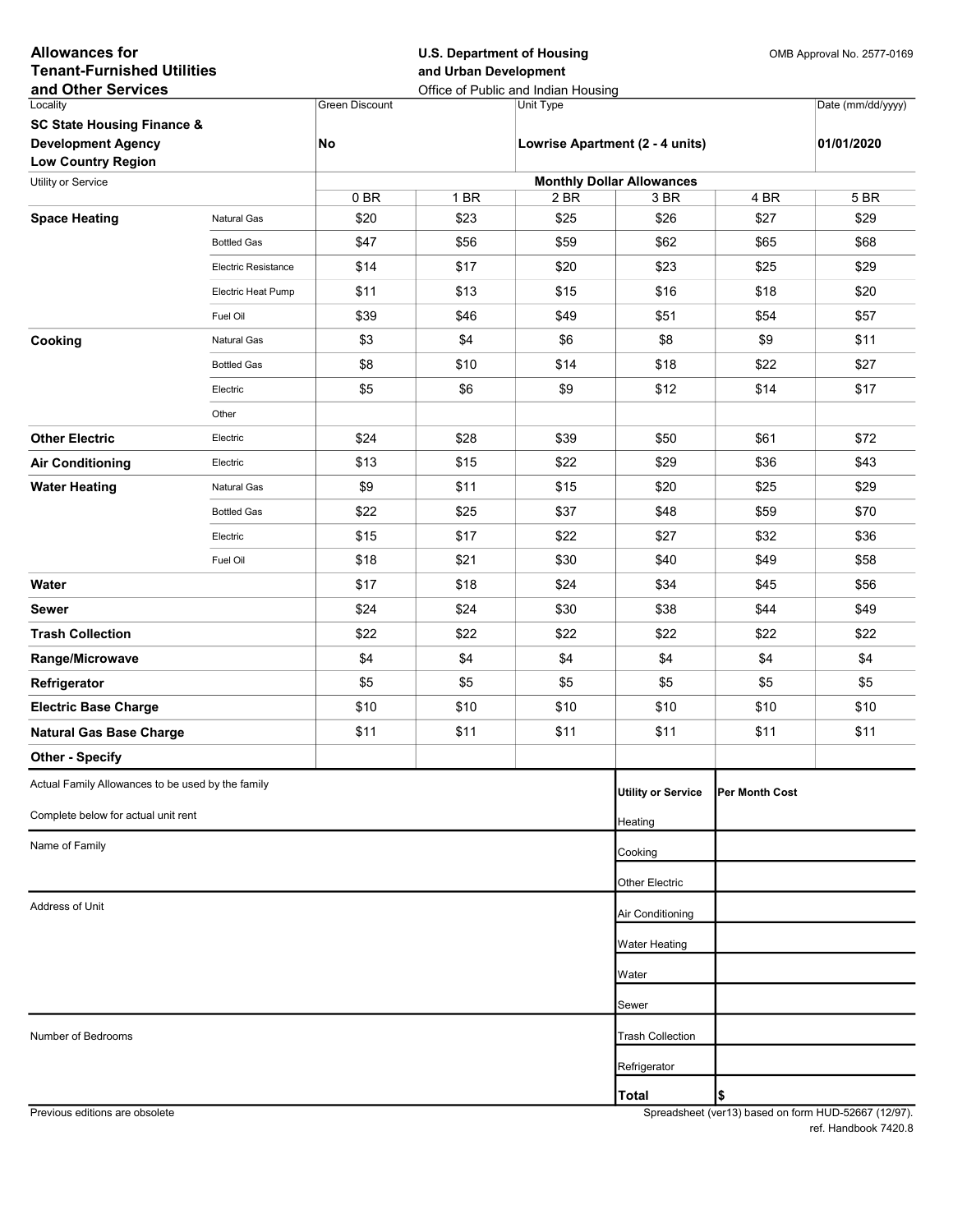| <b>Allowances for</b><br><b>Tenant-Furnished Utilities</b><br>and Other Services |                            |                    | <b>U.S. Department of Housing</b><br>and Urban Development | Office of Public and Indian Housing |                                  | OMB Approval No. 2577-0169 |                   |
|----------------------------------------------------------------------------------|----------------------------|--------------------|------------------------------------------------------------|-------------------------------------|----------------------------------|----------------------------|-------------------|
| Locality                                                                         |                            | Green Discount     |                                                            | Unit Type                           |                                  |                            | Date (mm/dd/yyyy) |
| <b>SC State Housing Finance &amp;</b>                                            |                            |                    |                                                            |                                     |                                  |                            |                   |
| <b>Development Agency</b><br><b>Low Country Region</b>                           |                            | <b>ENERGY STAR</b> |                                                            |                                     | Lowrise Apartment (2 - 4 units)  |                            | 01/01/2020        |
| Utility or Service                                                               |                            |                    |                                                            |                                     | <b>Monthly Dollar Allowances</b> |                            |                   |
|                                                                                  |                            | 0 BR               | 1 BR                                                       | 2 BR                                | 3 BR                             | 4 BR                       | 5 BR              |
| <b>Space Heating</b>                                                             | <b>Natural Gas</b>         | \$16               | \$19                                                       | \$20                                | \$21                             | \$22                       | \$23              |
|                                                                                  | <b>Bottled Gas</b>         | \$39               | \$46                                                       | \$48                                | \$51                             | \$54                       | \$56              |
|                                                                                  | <b>Electric Resistance</b> | \$12               | \$14                                                       | \$16                                | \$19                             | \$21                       | \$23              |
|                                                                                  | Electric Heat Pump         | \$9                | \$10                                                       | \$12                                | \$14                             | \$15                       | \$16              |
|                                                                                  | Fuel Oil                   | \$32               | \$38                                                       | \$40                                | \$42                             | \$44                       | \$46              |
| Cooking                                                                          | Natural Gas                | \$3                | \$3                                                        | \$5                                 | \$6                              | \$8                        | \$9               |
|                                                                                  | <b>Bottled Gas</b>         | \$7                | \$8                                                        | \$11                                | \$15                             | \$18                       | \$22              |
|                                                                                  | Electric                   | \$4                | \$5                                                        | \$7                                 | \$9                              | \$12                       | \$14              |
|                                                                                  | Other                      |                    |                                                            |                                     |                                  |                            |                   |
| <b>Other Electric</b>                                                            | Electric                   | \$20               | \$23                                                       | \$32                                | \$41                             | \$50                       | \$59              |
| <b>Air Conditioning</b>                                                          | Electric                   | \$11               | \$13                                                       | \$18                                | \$24                             | \$30                       | \$35              |
| <b>Water Heating</b>                                                             | <b>Natural Gas</b>         | \$7                | \$9                                                        | \$13                                | \$16                             | \$20                       | \$24              |
|                                                                                  | <b>Bottled Gas</b>         | \$18               | \$21                                                       | \$30                                | \$39                             | \$49                       | \$58              |
|                                                                                  | Electric                   | \$12               | \$14                                                       | \$18                                | \$22                             | \$26                       | \$30              |
|                                                                                  | Fuel Oil                   | \$15               | \$17                                                       | \$25                                | \$32                             | \$40                       | \$48              |
| Water                                                                            |                            | \$17               | \$18                                                       | \$24                                | \$34                             | \$45                       | \$56              |
| Sewer                                                                            |                            | \$24               | \$24                                                       | \$30                                | \$38                             | \$44                       | \$49              |
| <b>Trash Collection</b>                                                          |                            | \$22               | \$22                                                       | \$22                                | \$22                             | \$22                       | \$22              |
| Range/Microwave                                                                  |                            | \$4                | \$4                                                        | \$4                                 | \$4                              | \$4                        | \$4               |
| Refrigerator                                                                     |                            | \$5                | \$5                                                        | \$5                                 | \$5                              | \$5                        | \$5               |
| <b>Electric Base Charge</b>                                                      |                            | \$10               | \$10                                                       | \$10                                | \$10                             | \$10                       | \$10              |
| <b>Natural Gas Base Charge</b>                                                   |                            | \$11               | \$11                                                       | \$11                                | \$11                             | \$11                       | \$11              |
| <b>Other - Specify</b>                                                           |                            |                    |                                                            |                                     |                                  |                            |                   |
| Actual Family Allowances to be used by the family                                |                            |                    |                                                            |                                     | <b>Utility or Service</b>        | <b>Per Month Cost</b>      |                   |
| Complete below for actual unit rent                                              |                            |                    |                                                            |                                     | Heating                          |                            |                   |
| Name of Family                                                                   |                            |                    |                                                            |                                     |                                  |                            |                   |
|                                                                                  |                            |                    |                                                            |                                     | Cooking                          |                            |                   |
|                                                                                  |                            |                    |                                                            |                                     | Other Electric                   |                            |                   |
| Address of Unit                                                                  |                            |                    |                                                            |                                     | Air Conditioning                 |                            |                   |
|                                                                                  |                            |                    |                                                            |                                     | <b>Water Heating</b>             |                            |                   |
|                                                                                  |                            |                    |                                                            |                                     | Water                            |                            |                   |
|                                                                                  |                            |                    |                                                            |                                     | Sewer                            |                            |                   |
| Number of Bedrooms                                                               |                            |                    |                                                            |                                     | <b>Trash Collection</b>          |                            |                   |
|                                                                                  |                            |                    |                                                            |                                     |                                  |                            |                   |
|                                                                                  |                            |                    |                                                            |                                     | Refrigerator                     |                            |                   |
|                                                                                  |                            |                    |                                                            |                                     | <b>Total</b>                     | \$                         |                   |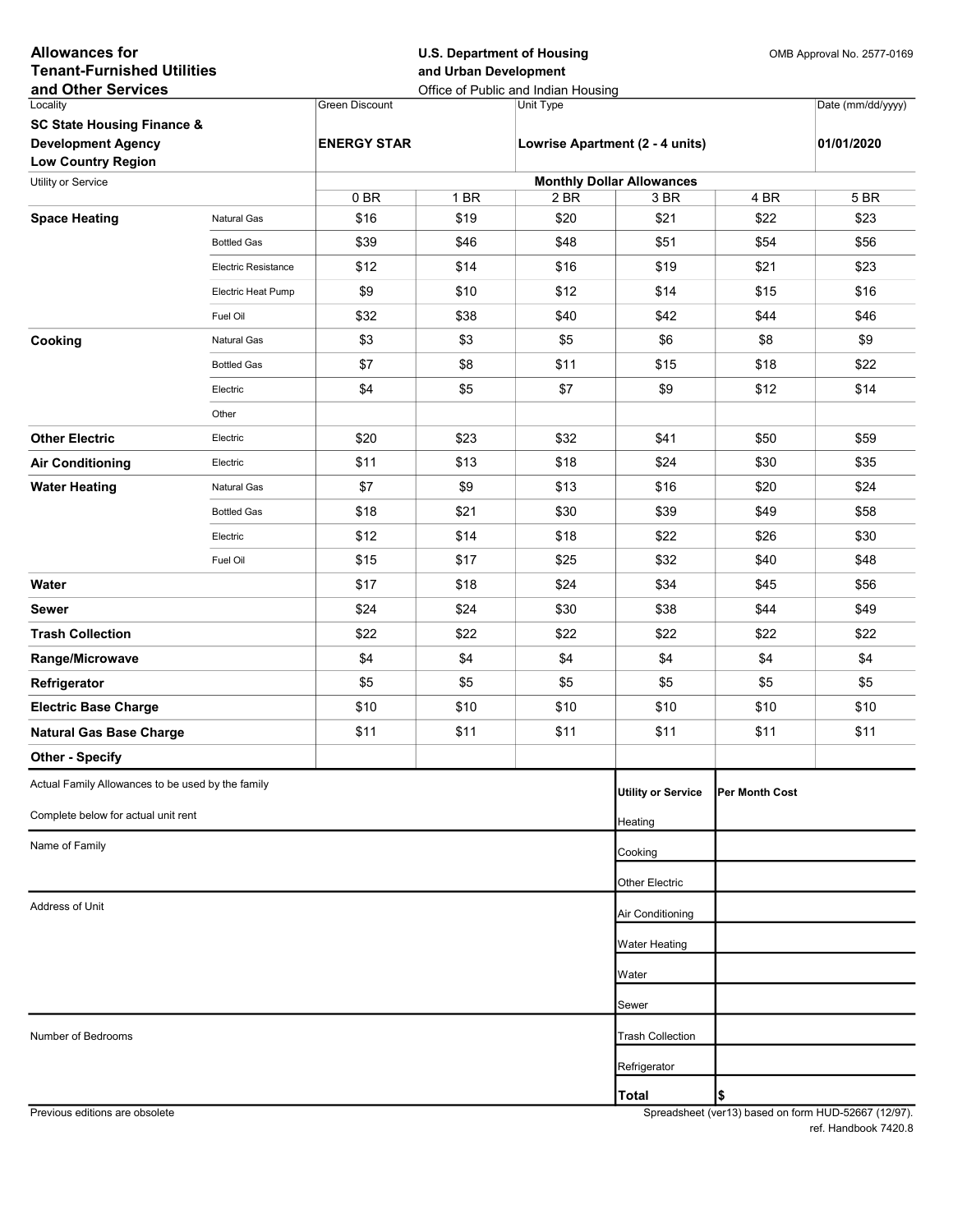| <b>Green Discount</b><br>Date (mm/dd/yyyy)<br>Locality<br>Unit Type<br><b>SC State Housing Finance &amp;</b><br><b>Development Agency</b><br>No<br>Larger Apartment Bldgs. (5+ units)<br>01/01/2020<br><b>Low Country Region</b><br><b>Monthly Dollar Allowances</b><br>Utility or Service<br>1 BR<br>5 BR<br>0 BR<br>2 BR<br>3 BR<br>4 BR<br>\$19<br>\$24<br>\$15<br>\$17<br>\$20<br>\$22<br><b>Space Heating</b><br><b>Natural Gas</b><br>\$35<br>\$41<br>\$45<br>\$49<br>\$53<br>\$57<br><b>Bottled Gas</b><br>\$10<br>\$11<br>\$14<br>\$16<br>\$21<br><b>Electric Resistance</b><br>\$19<br>\$8<br>\$10<br>\$12<br>\$13<br>\$14<br>\$15<br>Electric Heat Pump<br>\$29<br>\$34<br>\$37<br>\$40<br>\$47<br>\$44<br>Fuel Oil<br>\$4<br>\$3<br>\$11<br>Cooking<br>\$6<br>\$8<br>\$9<br>Natural Gas<br>\$8<br>\$14<br>\$18<br>\$10<br>\$22<br>\$27<br><b>Bottled Gas</b><br>\$6<br>\$5<br>\$9<br>\$12<br>\$14<br>\$17<br>Electric<br>Other<br><b>Other Electric</b><br>\$20<br>\$23<br>\$32<br>\$41<br>\$50<br>\$59<br>Electric<br>\$12<br>\$14<br>\$20<br>\$26<br>\$32<br>\$38<br><b>Air Conditioning</b><br>Electric<br>\$8<br>\$7<br>\$12<br>\$16<br>\$20<br>\$24<br><b>Water Heating</b><br>Natural Gas<br>\$17<br>\$20<br>\$29<br>\$38<br>\$56<br><b>Bottled Gas</b><br>\$47<br>\$14<br>\$18<br>\$21<br>\$29<br>Electric<br>\$12<br>\$25<br>Fuel Oil<br>\$14<br>\$17<br>\$24<br>\$32<br>\$39<br>\$47<br>\$18<br>\$24<br>\$34<br>\$56<br>Water<br>\$17<br>\$45<br>\$24<br>\$24<br>\$30<br>\$38<br>\$44<br>\$49<br><b>Sewer</b><br>\$22<br>\$22<br>\$22<br>\$22<br>\$22<br>\$22<br><b>Trash Collection</b><br>\$4<br>\$4<br>\$4<br>\$4<br>\$4<br>\$4<br>Range/Microwave<br>\$5<br>\$5<br>\$5<br>\$5<br>\$5<br>\$5<br>Refrigerator<br>\$10<br>\$10<br>\$10<br>\$10<br>\$10<br>\$10<br><b>Electric Base Charge</b><br>\$11<br>\$11<br>\$11<br>\$11<br>\$11<br>\$11<br><b>Natural Gas Base Charge</b><br><b>Other - Specify</b><br>Actual Family Allowances to be used by the family<br><b>Utility or Service</b><br>Per Month Cost<br>Complete below for actual unit rent<br>Heating<br>Name of Family<br>Cooking<br>Other Electric<br>Address of Unit<br>Air Conditioning<br>Water Heating<br>Water<br>Sewer<br>Number of Bedrooms<br><b>Trash Collection</b><br>Refrigerator<br> \$<br><b>Total</b> | <b>Allowances for</b><br><b>Tenant-Furnished Utilities</b> |  | <b>U.S. Department of Housing</b><br>and Urban Development<br>Office of Public and Indian Housing |  |  |  | OMB Approval No. 2577-0169 |  |
|-------------------------------------------------------------------------------------------------------------------------------------------------------------------------------------------------------------------------------------------------------------------------------------------------------------------------------------------------------------------------------------------------------------------------------------------------------------------------------------------------------------------------------------------------------------------------------------------------------------------------------------------------------------------------------------------------------------------------------------------------------------------------------------------------------------------------------------------------------------------------------------------------------------------------------------------------------------------------------------------------------------------------------------------------------------------------------------------------------------------------------------------------------------------------------------------------------------------------------------------------------------------------------------------------------------------------------------------------------------------------------------------------------------------------------------------------------------------------------------------------------------------------------------------------------------------------------------------------------------------------------------------------------------------------------------------------------------------------------------------------------------------------------------------------------------------------------------------------------------------------------------------------------------------------------------------------------------------------------------------------------------------------------------------------------------------------------------------------------------------------------------------------------------------------------------------------------------------------------------------------------------------------------------------------------|------------------------------------------------------------|--|---------------------------------------------------------------------------------------------------|--|--|--|----------------------------|--|
|                                                                                                                                                                                                                                                                                                                                                                                                                                                                                                                                                                                                                                                                                                                                                                                                                                                                                                                                                                                                                                                                                                                                                                                                                                                                                                                                                                                                                                                                                                                                                                                                                                                                                                                                                                                                                                                                                                                                                                                                                                                                                                                                                                                                                                                                                                       | and Other Services                                         |  |                                                                                                   |  |  |  |                            |  |
|                                                                                                                                                                                                                                                                                                                                                                                                                                                                                                                                                                                                                                                                                                                                                                                                                                                                                                                                                                                                                                                                                                                                                                                                                                                                                                                                                                                                                                                                                                                                                                                                                                                                                                                                                                                                                                                                                                                                                                                                                                                                                                                                                                                                                                                                                                       |                                                            |  |                                                                                                   |  |  |  |                            |  |
|                                                                                                                                                                                                                                                                                                                                                                                                                                                                                                                                                                                                                                                                                                                                                                                                                                                                                                                                                                                                                                                                                                                                                                                                                                                                                                                                                                                                                                                                                                                                                                                                                                                                                                                                                                                                                                                                                                                                                                                                                                                                                                                                                                                                                                                                                                       |                                                            |  |                                                                                                   |  |  |  |                            |  |
|                                                                                                                                                                                                                                                                                                                                                                                                                                                                                                                                                                                                                                                                                                                                                                                                                                                                                                                                                                                                                                                                                                                                                                                                                                                                                                                                                                                                                                                                                                                                                                                                                                                                                                                                                                                                                                                                                                                                                                                                                                                                                                                                                                                                                                                                                                       |                                                            |  |                                                                                                   |  |  |  |                            |  |
|                                                                                                                                                                                                                                                                                                                                                                                                                                                                                                                                                                                                                                                                                                                                                                                                                                                                                                                                                                                                                                                                                                                                                                                                                                                                                                                                                                                                                                                                                                                                                                                                                                                                                                                                                                                                                                                                                                                                                                                                                                                                                                                                                                                                                                                                                                       |                                                            |  |                                                                                                   |  |  |  |                            |  |
|                                                                                                                                                                                                                                                                                                                                                                                                                                                                                                                                                                                                                                                                                                                                                                                                                                                                                                                                                                                                                                                                                                                                                                                                                                                                                                                                                                                                                                                                                                                                                                                                                                                                                                                                                                                                                                                                                                                                                                                                                                                                                                                                                                                                                                                                                                       |                                                            |  |                                                                                                   |  |  |  |                            |  |
|                                                                                                                                                                                                                                                                                                                                                                                                                                                                                                                                                                                                                                                                                                                                                                                                                                                                                                                                                                                                                                                                                                                                                                                                                                                                                                                                                                                                                                                                                                                                                                                                                                                                                                                                                                                                                                                                                                                                                                                                                                                                                                                                                                                                                                                                                                       |                                                            |  |                                                                                                   |  |  |  |                            |  |
|                                                                                                                                                                                                                                                                                                                                                                                                                                                                                                                                                                                                                                                                                                                                                                                                                                                                                                                                                                                                                                                                                                                                                                                                                                                                                                                                                                                                                                                                                                                                                                                                                                                                                                                                                                                                                                                                                                                                                                                                                                                                                                                                                                                                                                                                                                       |                                                            |  |                                                                                                   |  |  |  |                            |  |
|                                                                                                                                                                                                                                                                                                                                                                                                                                                                                                                                                                                                                                                                                                                                                                                                                                                                                                                                                                                                                                                                                                                                                                                                                                                                                                                                                                                                                                                                                                                                                                                                                                                                                                                                                                                                                                                                                                                                                                                                                                                                                                                                                                                                                                                                                                       |                                                            |  |                                                                                                   |  |  |  |                            |  |
|                                                                                                                                                                                                                                                                                                                                                                                                                                                                                                                                                                                                                                                                                                                                                                                                                                                                                                                                                                                                                                                                                                                                                                                                                                                                                                                                                                                                                                                                                                                                                                                                                                                                                                                                                                                                                                                                                                                                                                                                                                                                                                                                                                                                                                                                                                       |                                                            |  |                                                                                                   |  |  |  |                            |  |
|                                                                                                                                                                                                                                                                                                                                                                                                                                                                                                                                                                                                                                                                                                                                                                                                                                                                                                                                                                                                                                                                                                                                                                                                                                                                                                                                                                                                                                                                                                                                                                                                                                                                                                                                                                                                                                                                                                                                                                                                                                                                                                                                                                                                                                                                                                       |                                                            |  |                                                                                                   |  |  |  |                            |  |
|                                                                                                                                                                                                                                                                                                                                                                                                                                                                                                                                                                                                                                                                                                                                                                                                                                                                                                                                                                                                                                                                                                                                                                                                                                                                                                                                                                                                                                                                                                                                                                                                                                                                                                                                                                                                                                                                                                                                                                                                                                                                                                                                                                                                                                                                                                       |                                                            |  |                                                                                                   |  |  |  |                            |  |
|                                                                                                                                                                                                                                                                                                                                                                                                                                                                                                                                                                                                                                                                                                                                                                                                                                                                                                                                                                                                                                                                                                                                                                                                                                                                                                                                                                                                                                                                                                                                                                                                                                                                                                                                                                                                                                                                                                                                                                                                                                                                                                                                                                                                                                                                                                       |                                                            |  |                                                                                                   |  |  |  |                            |  |
|                                                                                                                                                                                                                                                                                                                                                                                                                                                                                                                                                                                                                                                                                                                                                                                                                                                                                                                                                                                                                                                                                                                                                                                                                                                                                                                                                                                                                                                                                                                                                                                                                                                                                                                                                                                                                                                                                                                                                                                                                                                                                                                                                                                                                                                                                                       |                                                            |  |                                                                                                   |  |  |  |                            |  |
|                                                                                                                                                                                                                                                                                                                                                                                                                                                                                                                                                                                                                                                                                                                                                                                                                                                                                                                                                                                                                                                                                                                                                                                                                                                                                                                                                                                                                                                                                                                                                                                                                                                                                                                                                                                                                                                                                                                                                                                                                                                                                                                                                                                                                                                                                                       |                                                            |  |                                                                                                   |  |  |  |                            |  |
|                                                                                                                                                                                                                                                                                                                                                                                                                                                                                                                                                                                                                                                                                                                                                                                                                                                                                                                                                                                                                                                                                                                                                                                                                                                                                                                                                                                                                                                                                                                                                                                                                                                                                                                                                                                                                                                                                                                                                                                                                                                                                                                                                                                                                                                                                                       |                                                            |  |                                                                                                   |  |  |  |                            |  |
|                                                                                                                                                                                                                                                                                                                                                                                                                                                                                                                                                                                                                                                                                                                                                                                                                                                                                                                                                                                                                                                                                                                                                                                                                                                                                                                                                                                                                                                                                                                                                                                                                                                                                                                                                                                                                                                                                                                                                                                                                                                                                                                                                                                                                                                                                                       |                                                            |  |                                                                                                   |  |  |  |                            |  |
|                                                                                                                                                                                                                                                                                                                                                                                                                                                                                                                                                                                                                                                                                                                                                                                                                                                                                                                                                                                                                                                                                                                                                                                                                                                                                                                                                                                                                                                                                                                                                                                                                                                                                                                                                                                                                                                                                                                                                                                                                                                                                                                                                                                                                                                                                                       |                                                            |  |                                                                                                   |  |  |  |                            |  |
|                                                                                                                                                                                                                                                                                                                                                                                                                                                                                                                                                                                                                                                                                                                                                                                                                                                                                                                                                                                                                                                                                                                                                                                                                                                                                                                                                                                                                                                                                                                                                                                                                                                                                                                                                                                                                                                                                                                                                                                                                                                                                                                                                                                                                                                                                                       |                                                            |  |                                                                                                   |  |  |  |                            |  |
|                                                                                                                                                                                                                                                                                                                                                                                                                                                                                                                                                                                                                                                                                                                                                                                                                                                                                                                                                                                                                                                                                                                                                                                                                                                                                                                                                                                                                                                                                                                                                                                                                                                                                                                                                                                                                                                                                                                                                                                                                                                                                                                                                                                                                                                                                                       |                                                            |  |                                                                                                   |  |  |  |                            |  |
|                                                                                                                                                                                                                                                                                                                                                                                                                                                                                                                                                                                                                                                                                                                                                                                                                                                                                                                                                                                                                                                                                                                                                                                                                                                                                                                                                                                                                                                                                                                                                                                                                                                                                                                                                                                                                                                                                                                                                                                                                                                                                                                                                                                                                                                                                                       |                                                            |  |                                                                                                   |  |  |  |                            |  |
|                                                                                                                                                                                                                                                                                                                                                                                                                                                                                                                                                                                                                                                                                                                                                                                                                                                                                                                                                                                                                                                                                                                                                                                                                                                                                                                                                                                                                                                                                                                                                                                                                                                                                                                                                                                                                                                                                                                                                                                                                                                                                                                                                                                                                                                                                                       |                                                            |  |                                                                                                   |  |  |  |                            |  |
|                                                                                                                                                                                                                                                                                                                                                                                                                                                                                                                                                                                                                                                                                                                                                                                                                                                                                                                                                                                                                                                                                                                                                                                                                                                                                                                                                                                                                                                                                                                                                                                                                                                                                                                                                                                                                                                                                                                                                                                                                                                                                                                                                                                                                                                                                                       |                                                            |  |                                                                                                   |  |  |  |                            |  |
|                                                                                                                                                                                                                                                                                                                                                                                                                                                                                                                                                                                                                                                                                                                                                                                                                                                                                                                                                                                                                                                                                                                                                                                                                                                                                                                                                                                                                                                                                                                                                                                                                                                                                                                                                                                                                                                                                                                                                                                                                                                                                                                                                                                                                                                                                                       |                                                            |  |                                                                                                   |  |  |  |                            |  |
|                                                                                                                                                                                                                                                                                                                                                                                                                                                                                                                                                                                                                                                                                                                                                                                                                                                                                                                                                                                                                                                                                                                                                                                                                                                                                                                                                                                                                                                                                                                                                                                                                                                                                                                                                                                                                                                                                                                                                                                                                                                                                                                                                                                                                                                                                                       |                                                            |  |                                                                                                   |  |  |  |                            |  |
|                                                                                                                                                                                                                                                                                                                                                                                                                                                                                                                                                                                                                                                                                                                                                                                                                                                                                                                                                                                                                                                                                                                                                                                                                                                                                                                                                                                                                                                                                                                                                                                                                                                                                                                                                                                                                                                                                                                                                                                                                                                                                                                                                                                                                                                                                                       |                                                            |  |                                                                                                   |  |  |  |                            |  |
|                                                                                                                                                                                                                                                                                                                                                                                                                                                                                                                                                                                                                                                                                                                                                                                                                                                                                                                                                                                                                                                                                                                                                                                                                                                                                                                                                                                                                                                                                                                                                                                                                                                                                                                                                                                                                                                                                                                                                                                                                                                                                                                                                                                                                                                                                                       |                                                            |  |                                                                                                   |  |  |  |                            |  |
|                                                                                                                                                                                                                                                                                                                                                                                                                                                                                                                                                                                                                                                                                                                                                                                                                                                                                                                                                                                                                                                                                                                                                                                                                                                                                                                                                                                                                                                                                                                                                                                                                                                                                                                                                                                                                                                                                                                                                                                                                                                                                                                                                                                                                                                                                                       |                                                            |  |                                                                                                   |  |  |  |                            |  |
|                                                                                                                                                                                                                                                                                                                                                                                                                                                                                                                                                                                                                                                                                                                                                                                                                                                                                                                                                                                                                                                                                                                                                                                                                                                                                                                                                                                                                                                                                                                                                                                                                                                                                                                                                                                                                                                                                                                                                                                                                                                                                                                                                                                                                                                                                                       |                                                            |  |                                                                                                   |  |  |  |                            |  |
|                                                                                                                                                                                                                                                                                                                                                                                                                                                                                                                                                                                                                                                                                                                                                                                                                                                                                                                                                                                                                                                                                                                                                                                                                                                                                                                                                                                                                                                                                                                                                                                                                                                                                                                                                                                                                                                                                                                                                                                                                                                                                                                                                                                                                                                                                                       |                                                            |  |                                                                                                   |  |  |  |                            |  |
|                                                                                                                                                                                                                                                                                                                                                                                                                                                                                                                                                                                                                                                                                                                                                                                                                                                                                                                                                                                                                                                                                                                                                                                                                                                                                                                                                                                                                                                                                                                                                                                                                                                                                                                                                                                                                                                                                                                                                                                                                                                                                                                                                                                                                                                                                                       |                                                            |  |                                                                                                   |  |  |  |                            |  |
|                                                                                                                                                                                                                                                                                                                                                                                                                                                                                                                                                                                                                                                                                                                                                                                                                                                                                                                                                                                                                                                                                                                                                                                                                                                                                                                                                                                                                                                                                                                                                                                                                                                                                                                                                                                                                                                                                                                                                                                                                                                                                                                                                                                                                                                                                                       |                                                            |  |                                                                                                   |  |  |  |                            |  |
|                                                                                                                                                                                                                                                                                                                                                                                                                                                                                                                                                                                                                                                                                                                                                                                                                                                                                                                                                                                                                                                                                                                                                                                                                                                                                                                                                                                                                                                                                                                                                                                                                                                                                                                                                                                                                                                                                                                                                                                                                                                                                                                                                                                                                                                                                                       |                                                            |  |                                                                                                   |  |  |  |                            |  |
|                                                                                                                                                                                                                                                                                                                                                                                                                                                                                                                                                                                                                                                                                                                                                                                                                                                                                                                                                                                                                                                                                                                                                                                                                                                                                                                                                                                                                                                                                                                                                                                                                                                                                                                                                                                                                                                                                                                                                                                                                                                                                                                                                                                                                                                                                                       |                                                            |  |                                                                                                   |  |  |  |                            |  |
|                                                                                                                                                                                                                                                                                                                                                                                                                                                                                                                                                                                                                                                                                                                                                                                                                                                                                                                                                                                                                                                                                                                                                                                                                                                                                                                                                                                                                                                                                                                                                                                                                                                                                                                                                                                                                                                                                                                                                                                                                                                                                                                                                                                                                                                                                                       |                                                            |  |                                                                                                   |  |  |  |                            |  |
|                                                                                                                                                                                                                                                                                                                                                                                                                                                                                                                                                                                                                                                                                                                                                                                                                                                                                                                                                                                                                                                                                                                                                                                                                                                                                                                                                                                                                                                                                                                                                                                                                                                                                                                                                                                                                                                                                                                                                                                                                                                                                                                                                                                                                                                                                                       |                                                            |  |                                                                                                   |  |  |  |                            |  |
|                                                                                                                                                                                                                                                                                                                                                                                                                                                                                                                                                                                                                                                                                                                                                                                                                                                                                                                                                                                                                                                                                                                                                                                                                                                                                                                                                                                                                                                                                                                                                                                                                                                                                                                                                                                                                                                                                                                                                                                                                                                                                                                                                                                                                                                                                                       |                                                            |  |                                                                                                   |  |  |  |                            |  |
|                                                                                                                                                                                                                                                                                                                                                                                                                                                                                                                                                                                                                                                                                                                                                                                                                                                                                                                                                                                                                                                                                                                                                                                                                                                                                                                                                                                                                                                                                                                                                                                                                                                                                                                                                                                                                                                                                                                                                                                                                                                                                                                                                                                                                                                                                                       |                                                            |  |                                                                                                   |  |  |  |                            |  |
|                                                                                                                                                                                                                                                                                                                                                                                                                                                                                                                                                                                                                                                                                                                                                                                                                                                                                                                                                                                                                                                                                                                                                                                                                                                                                                                                                                                                                                                                                                                                                                                                                                                                                                                                                                                                                                                                                                                                                                                                                                                                                                                                                                                                                                                                                                       |                                                            |  |                                                                                                   |  |  |  |                            |  |
|                                                                                                                                                                                                                                                                                                                                                                                                                                                                                                                                                                                                                                                                                                                                                                                                                                                                                                                                                                                                                                                                                                                                                                                                                                                                                                                                                                                                                                                                                                                                                                                                                                                                                                                                                                                                                                                                                                                                                                                                                                                                                                                                                                                                                                                                                                       |                                                            |  |                                                                                                   |  |  |  |                            |  |
|                                                                                                                                                                                                                                                                                                                                                                                                                                                                                                                                                                                                                                                                                                                                                                                                                                                                                                                                                                                                                                                                                                                                                                                                                                                                                                                                                                                                                                                                                                                                                                                                                                                                                                                                                                                                                                                                                                                                                                                                                                                                                                                                                                                                                                                                                                       |                                                            |  |                                                                                                   |  |  |  |                            |  |

Previous editions are obsolete